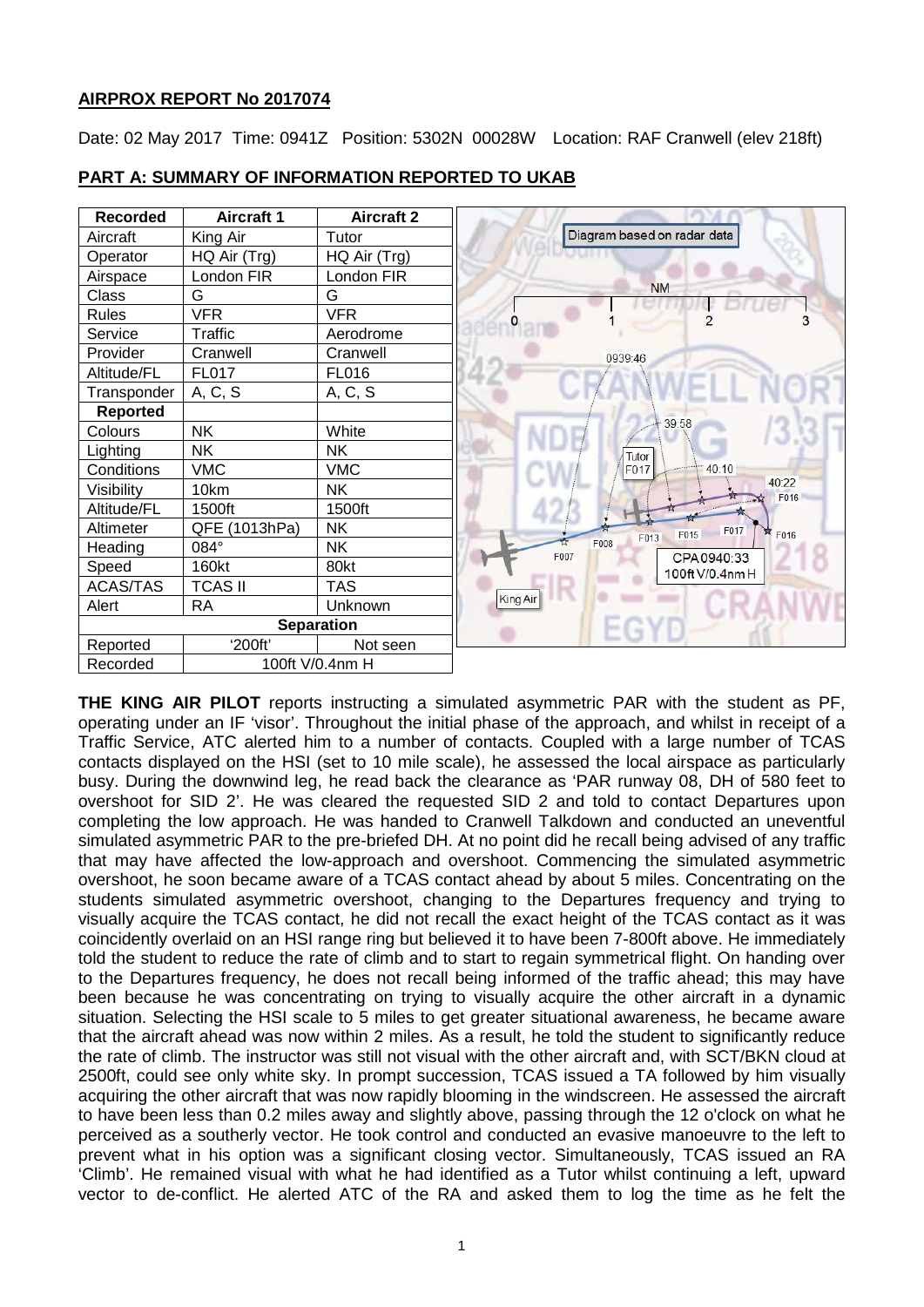confliction was an Airprox. On reflection, the instructor believed he could have levelled off much sooner to potentially prevent the conflict. Equally, subconsciously, he was probably expecting a TCAS alert if there was impending danger; however TCAS is significantly inhibited below 1000ft. It is however his belief that the conflict occurred due to a lack of visual acuity of the white Tutor aircraft against a white background, having been vectored on an instrument approach to a position where he had little room for manoeuvre in a highly dynamic situation.

He assessed the risk of collision as 'High'.

**THE TUTOR PILOT** reports that he had been made aware that analysis of ATC trace data following the submission of a DASOR had determined that an aircraft under his control was involved in an Airprox with a King Air in the circuit at RAF Cranwell on 2 May 17. Neither he nor the student had any recollection of the event having neither seen the King Air nor been made aware of the event over the R/T or during his visit to the ATC Tower immediately afterwards to supervise the student solo.

**THE DEPARTURES/ZONE CONTROLLER** reports operating with a medium, occasionally high workload. The King Air had been pre-noted to him by the Cranwell Approach controller, departing SID2 after their instrument approach. When the King Air pilot called him it was apparent that there was traffic in their 12 o'clock at a range of about 2nm, similar heading, indicating the same height (017 on Mode C) and wearing a visual circuit squawk. The controller identified the King Air, applied a Traffic Service and called the traffic. After a brief pause, the King Air pilot replied that he was responding to a TCAS RA. Shortly after, the King Air pilot reported the incident as an Airprox.

He perceived the severity of the incident as 'Medium'.

**THE TOWER CONTROLLER** reported that they had been controlling the Tutor in the visual circuit for about 30 minutes. At the point of the incident, she believed she had followed standard procedures of broadcasting the radar traffic type, range and intentions, with additional information that it was simulated asymmetric. In addition, she had provided extra situational awareness to the Tutor and let the pilots know that the radar traffic, a King Air, was going to be number one. She felt that had it been an ordinary radar approach or one of many, she would probably have broken off the radar traffic but allocated the priority on the basis that:

a) The radar traffic had priority over visual circuit traffic, iaw runway occupancy and priority rules.

b) The radar traffic was making only one radar approach at the start of its sortie, therefore it made sense to permit a full approach over circuit traffic.

c) The radar traffic was a simulated emergency (simulated asymmetric) therefore had yet more priority.

d) A clearance or a break-off had to be initiated at 3nm. No 'continue' was available for simulated asymmetric King Airs at RAFC Cranwell.

e) The King Air call sign suggested that the squadron commander was on board and she felt it necessary to allow some priority unless that would have compromised safety.

The Tutor pilot elected to go-around early for the King Air radar traffic. Initially he called 'going around circuit height' but quickly corrected this to 'glide height'. The controller issued radar clearance to the Talkdown controller when the King Air was at 3nm, iaw standard procedures; '[King Air C/S], cleared low approach, one going around circuit height' with a quick correction, relayed immediately, of 'going around glide height'. At this point the controller was not concerned that anything was untoward, with only one in the circuit and correct visual circuit Traffic Information being relayed to the Talkdown controller and thus to the King Air pilot. The controller did not witness the Airprox because the aircraft would have been overhead the Tower and thus not visible. She first became aware there had been an Airprox after she was told the King Air pilot had over-torqued the engines and the Supervisor later advised her that the King Air pilot had called an Airprox on the Departures frequency. The controller noted that the circuit information provided to radar was accurate and more than adequate, and that the Tutor pilot was aware of the King Air presence and intentions, so would have avoided the King Air if it had drifted on to the dead side or become a factor as the Tutor flew around the circuit. She also noted that, due to the weather and colour of the Tutor, it was more difficult than normal to see them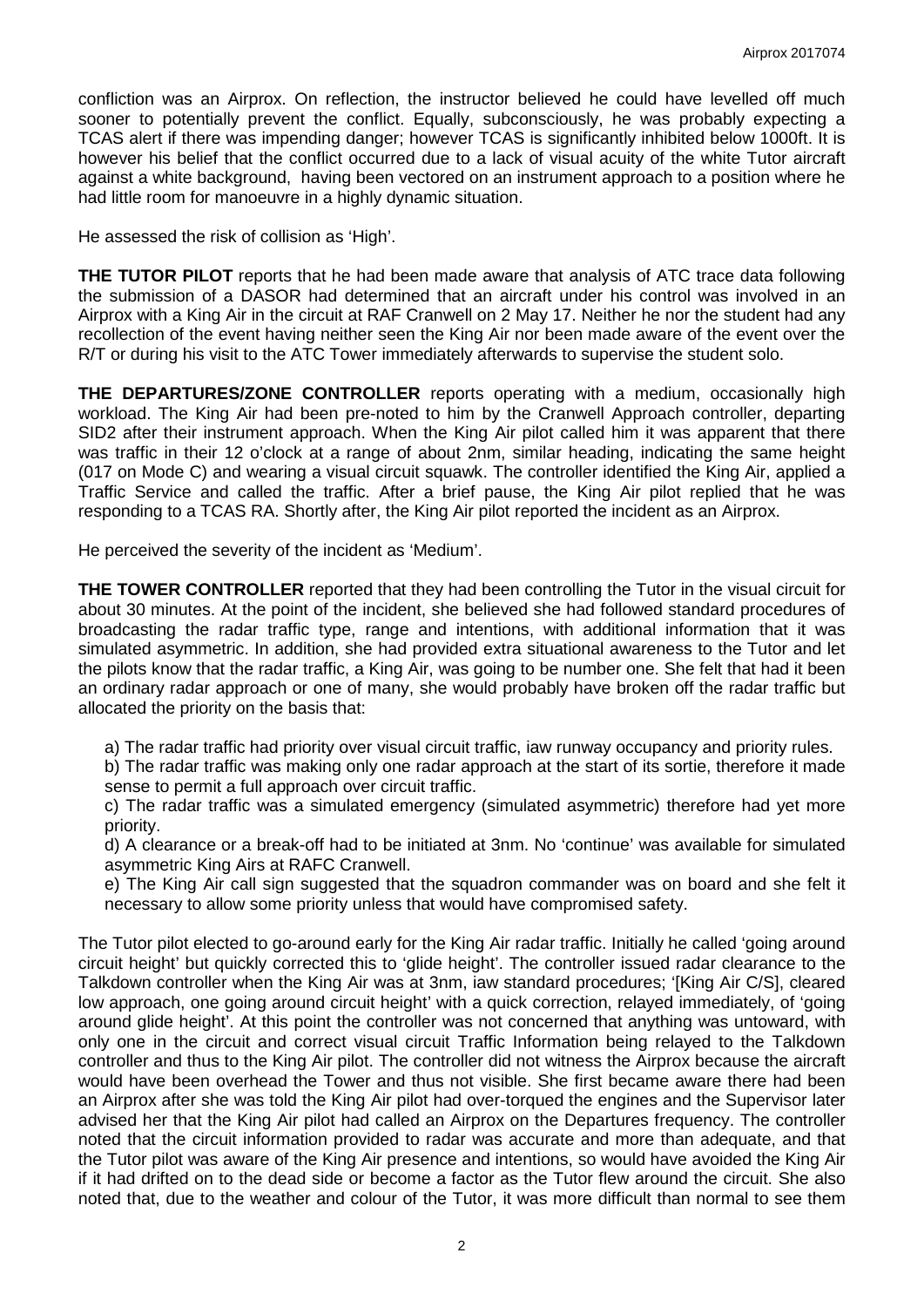that day and recalled asking some of the Tower personnel to help her visually acquire a Tutor in the visual circuit earlier that day.

**THE CRANWELL SUPERVISOR** reports that he was in the Approach Control Room (ACR) at the time of the Airprox. The Unit's workload was 'gusting high' with the Departures controller working up to five aircraft and the Radar Approach controller working several aircraft and directing to both Barkston Heath and Cranwell simultaneously. The Supervisor had been required to pull a controller from a break as a second Talkdown to ease the burden on the Radar Controller. The Departures Controller notified the Supervisor of the Airprox at the same time as the warning light in front of the Supervisor indicated the visual circuit was now full. He had time to note the position of the King Air and a circuit squawk in his 1 o'clock but did not notice the height readouts of either. After letting the Radar Controller know he could keep both Talkdown controllers in position, he immediately proceeded to the Visual Control Room to assist the Tower Controller and manage the King Air recovery to ensure he was given priority to land. The Tower controller was not aware of the Airprox until he informed her, when traffic levels allowed (the visual circuit becoming full immediately after the incident). The Supervisor agreed that, with the exception of point e), she had made all the correct decisions and necessary broadcasts to inform both pilots of the other aircraft.

### **Factual Background**

The weather at Cranwell was recorded as follows:

METAR EGYD 020950Z 35009KT 9999 BKN025 13/07 Q1021 BLU NOSIG=

An extract from the RAF Cranwell Flying Order Book<sup>[1](#page-2-0)</sup> was provided, as follows:

**'VFR/IFR Integration**. The aerodrome controller is to make a broadcast to circuit traffic warning of IFR traffic at 7nm and 3nm. Each call will include the air system type and the intentions of traffic making an IFR approach. When the visual circuit is open, the IFR Missed Approach Procedure is not available; air system captains may fly the profile under VFR but remain responsible for safely executing their go around, integrating themselves with visual circuit traffic.'

### **Analysis and Investigation**

### **Military ATM**

An Airprox occurred on 2 May 17 at approximately 0940hrs UTC, in the vicinity of RAFC Cranwell, between a King Air and a Tutor. The King Air pilot was receiving a Traffic Service from Cranwell Departures and the Tutor pilot was receiving an Aerodrome Service from Cranwell Tower.

Portions of the tape transcripts between the Cranwell Tower controller, Talkdown controller and the Tutor are reproduced below:

| <b>From</b>               | To       | <b>Speech Transcription</b>                                                                                          | <b>Time</b> | <b>Remarks</b> |
|---------------------------|----------|----------------------------------------------------------------------------------------------------------------------|-------------|----------------|
| Tower<br><b>Broadcast</b> | All      | King Air, seven miles, low approach depart, simulated<br>asymmetric                                                  | 09:37:22    |                |
| Tutor                     | Tower    | [Tutor C/S] downwind glide, touch and go                                                                             | 09:37:34    |                |
| Tower                     | Tutor    | [Tutor C/S] roger wind three four zero, nine knots, King Air<br>radar traffic is at six miles                        | 09:37:41    |                |
| Other ac                  | Tower    | [Other ac C/S] Stud 5                                                                                                | 09:38:33    |                |
| Tower                     | Other ac | [Other ac C/S]                                                                                                       | 09:38:34    |                |
| Tower                     | Tutor    | [Tutor C/S] just to advise you the priority radar traffic is at<br>three and a half miles, will be number one to you | 09:38:40    |                |
| Tutor                     | Tower    | [Tutor C/S] going around at circuit height                                                                           | 09:38:43    |                |

<span id="page-2-0"></span><sup>1</sup> Version 7.2, Order B207.

 $\overline{\phantom{a}}$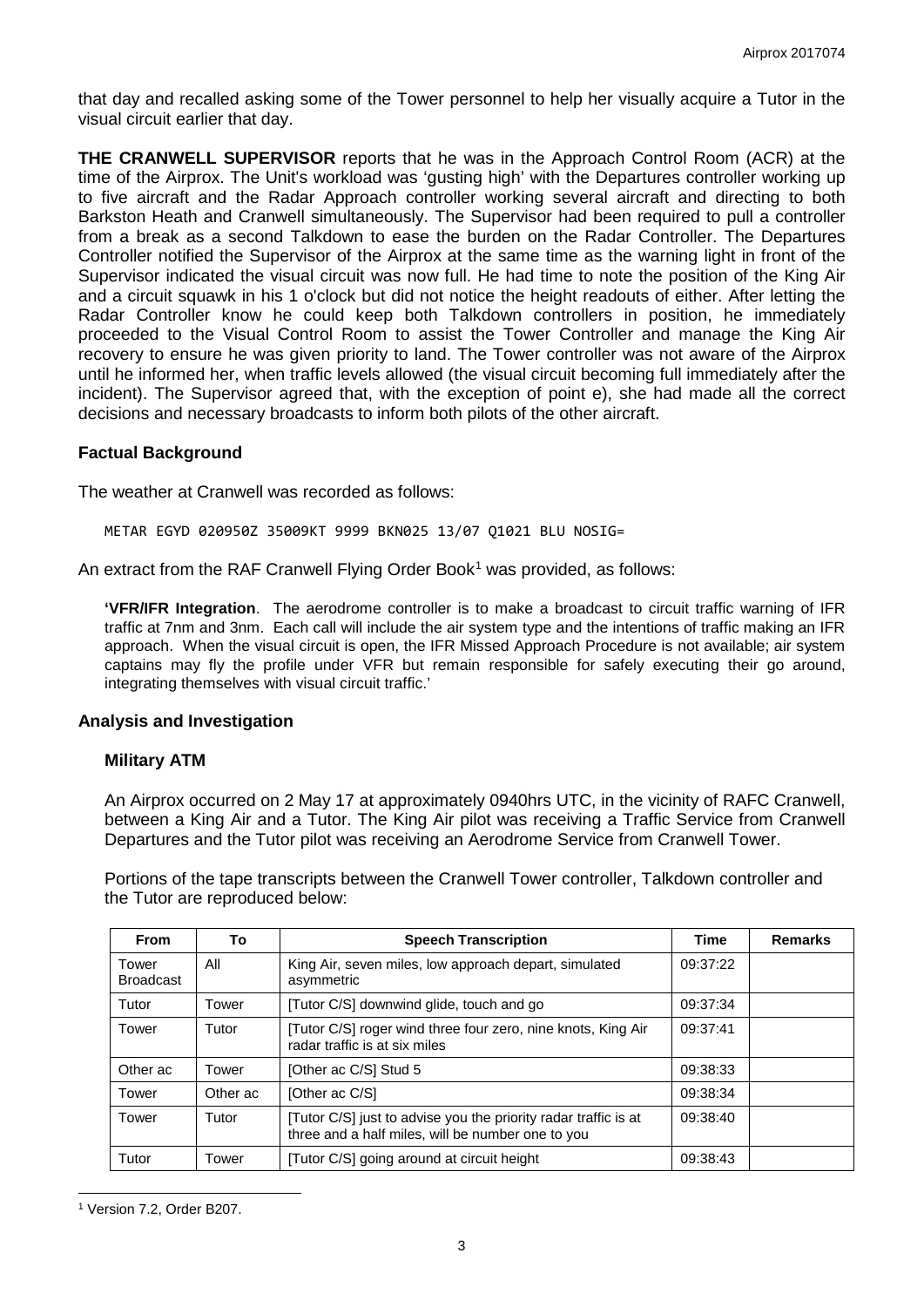| <b>From</b>               | To       | <b>Speech Transcription</b>                                                             | <b>Time</b> | <b>Remarks</b>     |
|---------------------------|----------|-----------------------------------------------------------------------------------------|-------------|--------------------|
| Tower                     | Tutor    | [Tutor C/S]                                                                             | 09:38:44    |                    |
| Tutor                     | Tower    | At glide circuit height [Tutor C/S]                                                     | 09:38:53    |                    |
| Talkdown                  | Tower    | Three miles [King Air C/S] low approach                                                 | 09:38:53    | Radar<br>clearance |
| Tower                     | Talkdown | [King Air C/S] cleared low approach, one in going around<br>circuit height              | 09:38:58    | Radar<br>clearance |
| Talkdown                  | Tower    | [King Air C/S] cleared low approach, one in going around<br>circuit height, acknowledge | 09:38:59    | Radar<br>clearance |
| Tower                     | Talkdown | Apologies going around glide height                                                     | 09:39:01    | Radar<br>clearance |
| Talkdown                  | Tower    | Glide height, two and a half miles                                                      | 09:39:03    | Radar<br>clearance |
| Tower<br><b>Broadcast</b> | All      | King Air two and a half miles low approach                                              | 09:39:05    |                    |

Portions of the tape transcripts between the Cranwell Talkdown controller and the King Air are reproduced below:

| <b>From</b>     | Т٥       | <b>Speech Transcription</b>                                                             | Time     | <b>Remarks</b> |
|-----------------|----------|-----------------------------------------------------------------------------------------|----------|----------------|
| Talkdown        | King Air | [King Air C/S] cleared low approach, one in going around<br>circuit height, acknowledge | 09:39:01 |                |
| King Air        | Talkdown | Cleared low approach go around [King Air C/S]                                           | 09:39:01 |                |
| <b>Talkdown</b> | King Air | Glide height two and a half miles                                                       | 09:39:03 |                |

Portions of the tape transcripts between the Cranwell Departures controller and the King Air are reproduced below:

| <b>From</b> | To       | <b>Speech Transcription</b>                                                                                                                                                                  | <b>Time</b> | <b>Remarks</b> |
|-------------|----------|----------------------------------------------------------------------------------------------------------------------------------------------------------------------------------------------|-------------|----------------|
| King Air    | Deps     | Cranwell Departures [King Air C/S] SID 2 passing 1200ft                                                                                                                                      | 09:40:14    |                |
| Deps        | King Air | Cranwell [King Air C/S] Cranwell Departures identified depart<br>SID 2 Traffic Service, traffic twelve o'clock one mile similar<br>heading, believed to be in the circuit at the same height | 09:40:26    |                |
| King Air    | Deps     | Yeh, [King Air C/S], er just had a TCAS R A in the climb,<br>visual with the traffic at this time                                                                                            | 09:40:32    |                |
| Deps        | King Air | [King Air C/S] roger                                                                                                                                                                         | 09:40:39    |                |
| King Air    | Deps     | Yeh, [King Air C/S] that's going to be an Airprox                                                                                                                                            | 09:40:42    |                |

Figures 1 - 6 show the positions of the King Air and Tutor at relevant times in the lead up to and during the Airprox. The screen shots are taken from a replay using the Claxby radar, which is not used by Cranwell ATC, therefore are not necessarily representative of the picture available to either controller.

At 09:37:22 (Figure 1), the Cranwell Tower controller broadcast to all aircraft on frequency that the King Air was at 7nm, to low approach and depart, simulated asymmetric.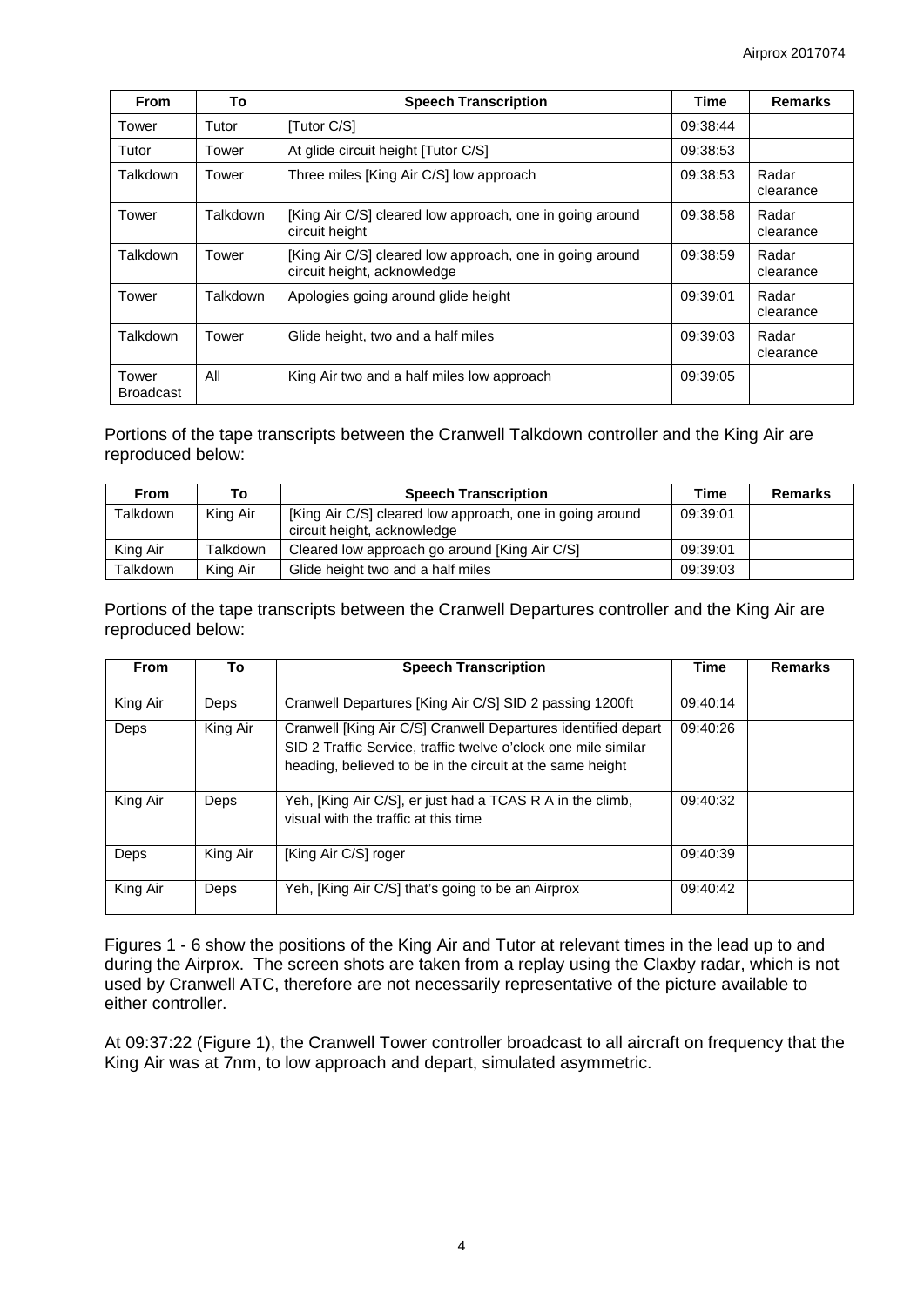

Figure 1: Geometry at 09:37:22 (King Air 2605; Tutor 7010)

At 09:37:41 (Figure 2), the Cranwell Tower controller informed the Tutor pilot, who had reported downwind for glide circuit touch and go, that there was King Air radar traffic at 6nm.



Figure 2: Geometry at 09:37:41 (King Air 2605; Tutor 7010)

At 09:38:40 (Figure 3), the Cranwell Tower controller advised the Tutor that the priority radar traffic was at 3nm and would be number one. The Talkdown controller then came through on the radar clearance line to seek a clearance for the King Air to low approach. The Cranwell Tower controller gave clearance for the King Air to low approach, with information that there was one going around circuit height, quickly corrected to glide height. The clearance was being relayed to the King Air by the Talkdown controller.



Figure 3: Geometry at 09:38:40 (King Air 2605; Tutor 7010)

At 09:39:05 (Figure 4), the Cranwell Tower controller broadcast to all aircraft on frequency that the King Air was at a range of 2.5nm to low approach.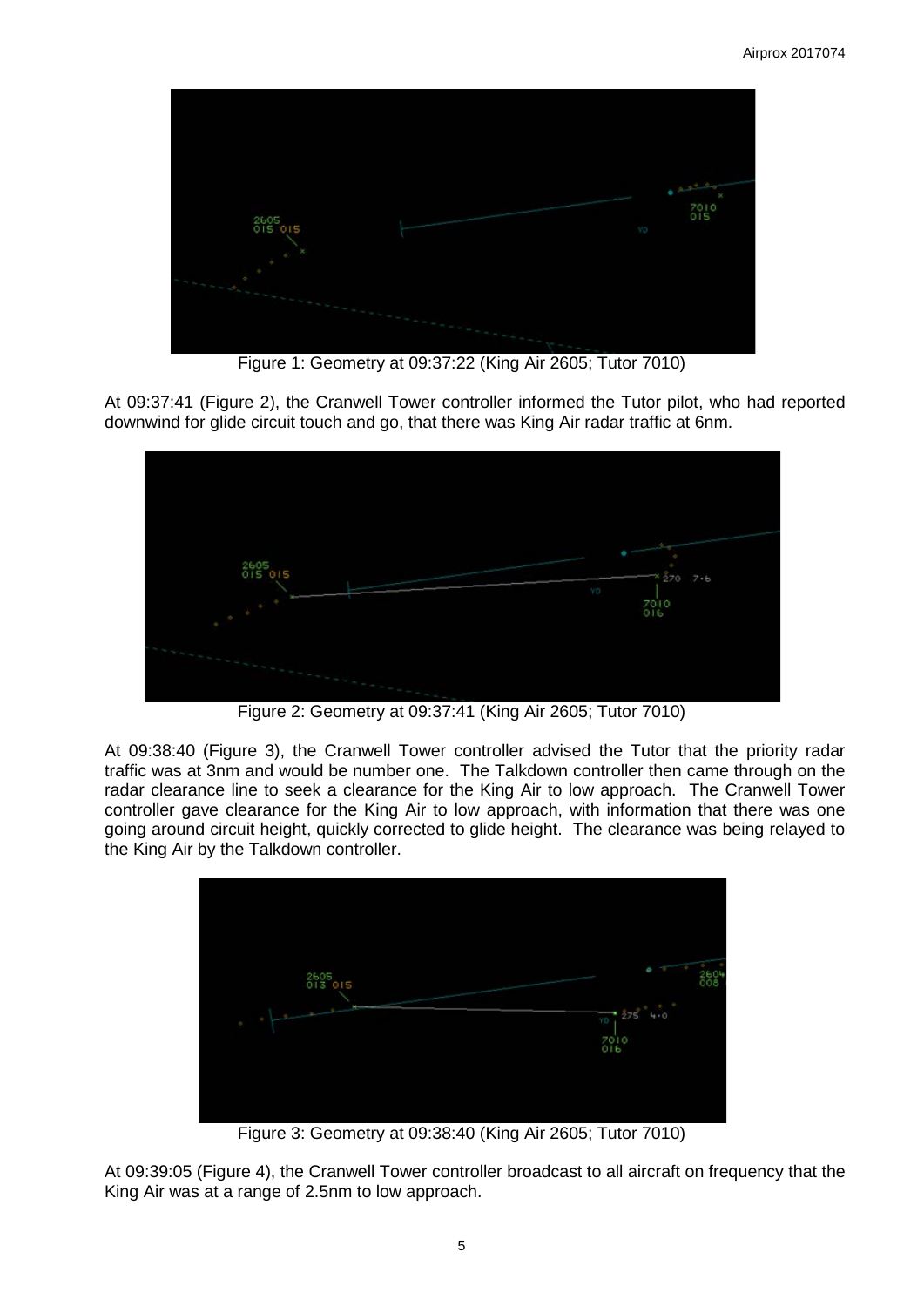

Figure 4: Geometry at 09:39:05 (King Air 2605; Tutor 7010)

At 09:39:32, the King Air pilot informed the Talkdown controller that he was going around, and then changed to Cranwell Departures. At 09:40:26 (Figure 5), the Cranwell Departures controller identified the departing King Air, agreed a Traffic Service and passed Traffic Information on traffic 12 o'clock, 1nm, similar heading, believed to be in the circuit at the same height. The King Air pilot responded that he was visual with the traffic and had just had a TCAS RA.



Figure 5: Geometry at 09:40:26 (King Air 2605; Tutor 7010)

At 09:40:33 (Figure 6), the King Air and Tutor passed at a CPA of 0.4nm and similar height.



Figure 6: Geometry at 09:40:33 (King Air 2605; Tutor 7010)

The Cranwell Tower elected to prioritise the King Air radar traffic based on the priorities in the Flying Order Book, the fact that the aircraft was conducting only one approach and that the single approach was simulated asymmetric. Therefore the pilot had to receive a clearance at 3nm or be broken off (they can be given a continue approach in other non-asymmetric circumstances). The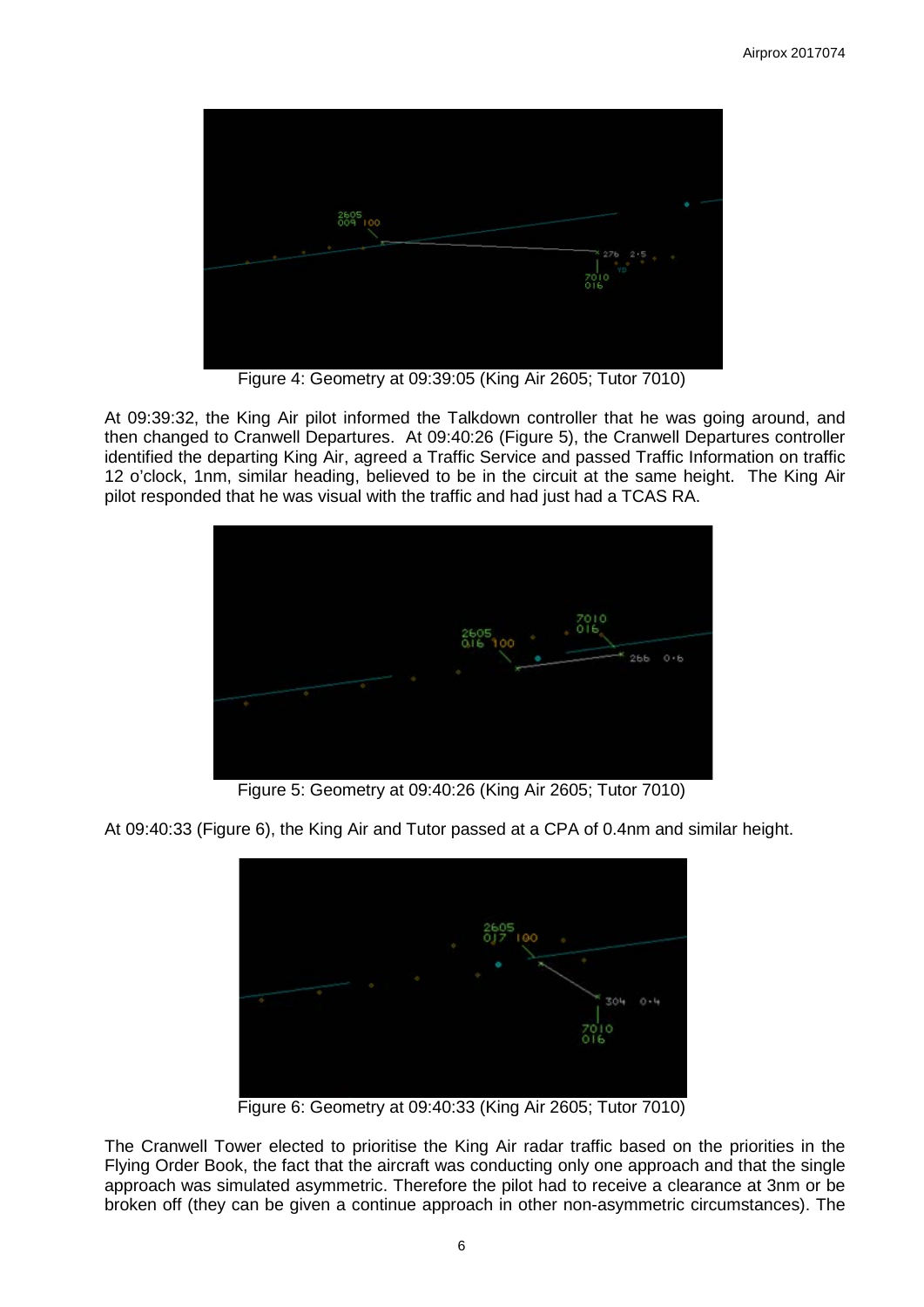Tower controller carried out the required broadcasts in order to inform all visual circuit traffic of the presence and progress of the radar traffic and gave the Tutor pilot specific information that the King Air was being given priority.

The Tutor pilot initially stated that he was going around at circuit height (800ft QFE), then updated to state that he was going around at glide height (1500ft QFE). The updated information coincided with the Talkdown controller coming through on the radar clearance line to request the King Air's clearance, which may be why the Tower controller initially passed the circuit state as 'one going around circuit height' before correcting it. There was no expectation nor requirement for the Tutor pilot to report visual with the King Air when going around.

The Cranwell Talkdown controller relayed the circuit state, as passed by the Tower controller, to the King Air in the same transmission as the clearance to low approach. The initial information was that the Tutor was going around circuit height, which was incorrect. When this was subsequently corrected by the Tower Controller to state that the Tutor was going around at glide height (1500ft QFE), the information passed by Talkdown to the King Air did not explicitly say that the aircraft going around was at glide height. The King Air pilot did not read back the clearances correctly, however the Talkdown controller did not challenge the ambiguous read backs. Both of these examples may have contributed to the King Air pilot's lack of Situational Awareness concerning the height of the Tutor.

The Cranwell Departures controller identified the King Air climbing out on a SID and correctly passed Traffic Information at the earliest opportunity, although after the Airprox had occurred.

## **UKAB Secretariat**

The King Air and Tutor pilots shared an equal responsibility for collision avoidance and not to operate in such proximity to other aircraft as to create a collision hazard<sup>[2](#page-6-0)</sup>. An aircraft operated on or in the vicinity of an aerodrome shall conform with or avoid the pattern of traffic formed by other aircraft in operation<sup>[3](#page-6-1)</sup>.

TCAS system functionality is subject to a number of alert inhibits when in proximity to the ground<sup>[4](#page-6-2)</sup>. These include the following when the aircraft is climbing: TA voice messages inhibited below 600ft agl; all RAs inhibited below 1100ft agl (TCAS switches to TA only mode); 'DESCEND' RA inhibited below 1200ft agl; 'INCREASE DESCENT' RA inhibited below 1650ft agl.

### **Comments**

### **HQ Air Command**

This Airprox led to a thorough safety investigation by the unit concerned, which identified 18 causal factors and made 9 recommendations. It is noteworthy that the pilots and controllers involved all acted in accordance with their rules and procedures, yet the Airprox still occurred. Consequently, further procedures to ensure separation of mixed IFR/VFR traffic are being considered, including the use of time slot allocations and/or increased use of satellite airfields for circuit work.

What is particularly striking in this incident is the fact that the Tutor crew had no recollection of there being a potential confliction and, when they turned across the path of the King Air, they did so with the SA that their flight path was clear. Additionally, the King Air crew's mental picture of the position (height) of the Tutor was potentially incorrect as the corrected information from ATC ('glide height') was passed at a moment when the crew would not have been listening for it and were also extremely busy as they approached their go-around.

 $\overline{\phantom{a}}$ 

<span id="page-6-1"></span><span id="page-6-0"></span><sup>&</sup>lt;sup>2</sup> SERA.3205 Proximity.<br><sup>3</sup> SERA.3225 Operation on and in the Vicinity of an Aerodrome.

<span id="page-6-2"></span><sup>&</sup>lt;sup>4</sup> Eurocontrol ACAS Guide dated 26 May 2016, RA Inhibition page 57.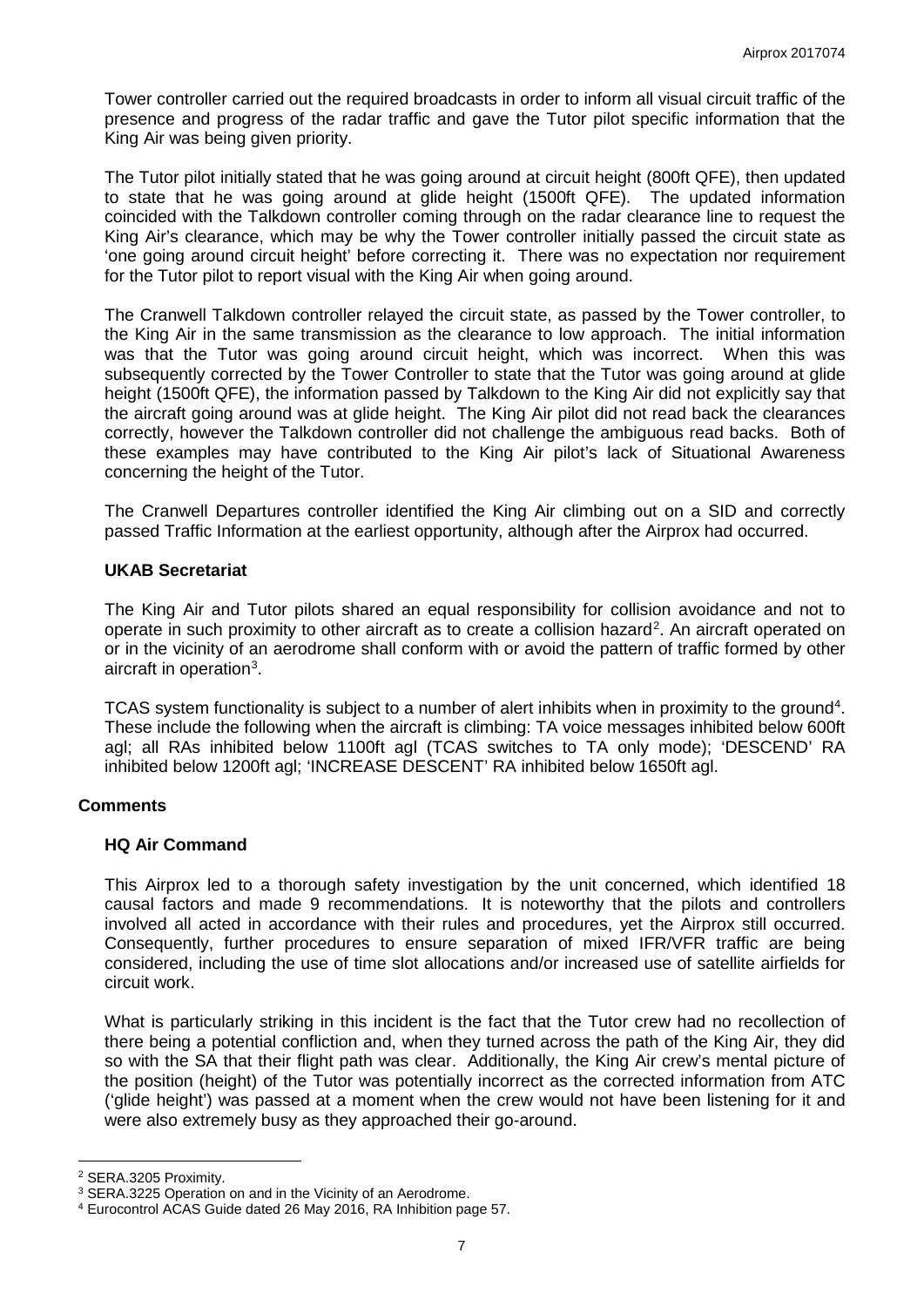The King Air crew clearly had the higher SA regarding the traffic confliction; there is no mention as to whether or not the TAS on the Tutor indicated the presence of the King Air but the TCAS on the King Air indicated the proximity of the Tutor. However, there is a potential to become over-reliant on technology and, by their own admission, the crew of the King Air perhaps felt that had there been a pressing need to take avoiding action then the TCAS would issue an RA (which it ultimately did).

This incident is another example of the complicated nature of mixing visual circuit traffic and simulated instrument traffic in the same environment. The controllers did their best to pass appropriate information at appropriate times to the crews of the two aircraft, but it was ultimately the pilots' responsibility to avoid each other. The reasons that the two aircraft came into proximity are many, but the biggest lesson to take away from this incident is one of constant vigilance. If any one of the available barriers to MAC in the visual environment (lookout, electronic conspicuity, Traffic Information from ATC) fails – such as being unable to see what you know to be there – then the safest course of action is to fly the aircraft away from the last known position of the potential conflict.

## **Summary**

An Airprox was reported when a King Air and a Tutor flew into proximity at 0941 on Tuesday  $2^{nd}$  May 2017. Both pilots were operating under VFR in VMC, the King Air pilot in receipt of a Traffic Service from Cranwell Departures and the Tutor pilot in receipt of an Aerodrome Service from Cranwell Tower.

## **PART B: SUMMARY OF THE BOARD'S DISCUSSIONS**

Information available consisted of reports from both pilots, transcripts of the relevant RT frequencies, radar photographs/video recordings, reports from the air traffic controllers involved and reports from the appropriate ATC and operating authorities.

Members first considered the King Air Instructor's actions. He had been faced with a highly dynamic situation in which he perceived there was a risk of collision with the traffic indicated on TCAS. His workload during the overshoot was undoubtedly high as he monitored the student after instructing him to regain symmetric flight and reduce the rate of climb (in order to generate vertical separation); attempted to manipulate and interpret the TCAS display (to provide much needed SA); and tried to gain visual contact with the conflicting traffic. In the event, his late sighting of the conflicting Tutor resulted in avoiding action of sufficient severity that both engines suffered an over-torque. Some members wondered whether the King Air instructor could have switched to the Tower frequency autonomously once he had assimilated there was conflicting traffic in the visual circuit, thereby affording a direct line of communication to improve SA; however, it was recognised that this action lay outside trained behaviour and that the King Air instructor was operating under a high workload. Other members thought that, knowing there was an aircraft ahead, the instructor might have been better placed by taking control himself at the go-around point, thereby simply flying the aircraft without the need to monitor and pass instructions to the student.

A military aircrew member emphasised that both pilots were clear as to the relative priorities of the 2 aircraft, and members agreed that it was self-evident that the Tutor pilot had not intended to turn towards the overshooting King Air and create a potentially unsafe situation. However, they noted that the Tutor pilot was aware that the King Air was conducting a missed approach procedure, and would therefore be climbing and accelerating on a track following the runway centreline. Although the Cranwell Flying Order Book (FOB) specified that the King Air pilot was 'responsible for safely executing their go around, integrating themselves with visual circuit traffic', members questioned how IFR traffic conducting a missed approach, even if reverting to VFR, would be expected to effectively integrate with circuit traffic given the nature of the missed approach. On executing the missed approach there was no opportunity to sequence with visual circuit traffic other than to turn away from the visual circuit or deconflict in the vertical, both of which meant abandoning the missed approach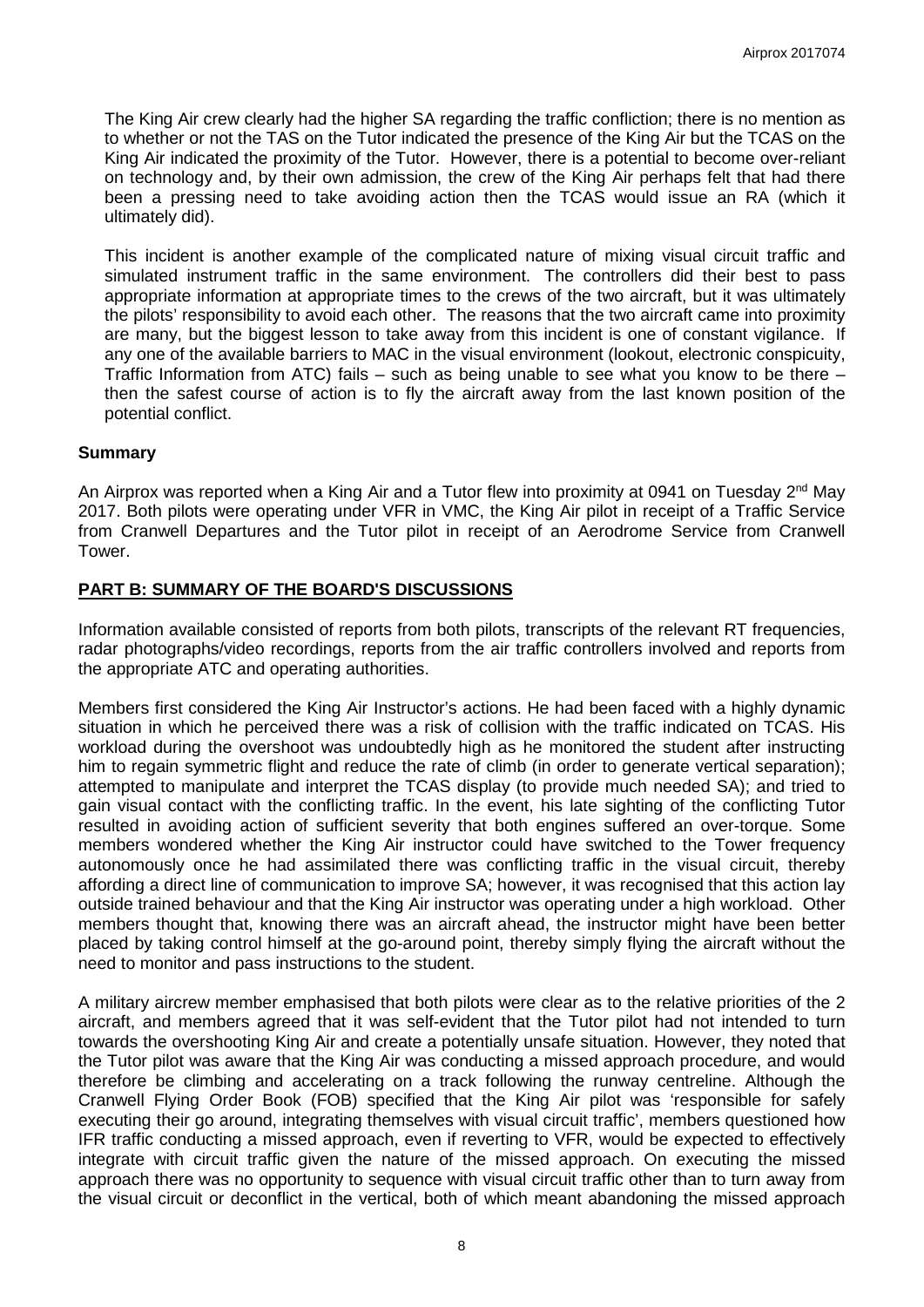profile. Moreover, to expect pilots to assimilate, at the point of commencing the missed approach, the intentions and positions of all the visual circuit traffic seemed ill-advised to the Board. For example, in this case the FOB entry seemed to require the King Air captain to understand what was happening in the visual circuit, assess his options for integrating whilst attempting to obtain visual contact with the Tutor indicating on his TCAS display, and simultaneously monitor the student pilot who was conducting a safety critical go-around and reversion from asymmetric to symmetric flight (whilst also following the captain's instruction to reduce the rate of climb). Although the FOB stated that it was for the King Air pilot to integrate, members felt that the overriding requirement to avoid collision dictated that it was for the Tutor pilot, with his understanding of the King Air's flight path, to establish positively the position of the King Air before turning from the deadside to downwind. The Board considered that although the Tutor pilot had some information regarding the King Air's position, and had turned with the intention of remaining predictable in order to assist the King Air pilot, he did not positively establish the location of the King Air before turning, and that this was contributory to the Airprox.

The Board then discussed overall events concerning this Airprox and noted that there had been a number of previous military Airprox involving VFR traffic in the visual circuit coming into conflict with 'instrument traffic' conducting missed approaches. A previous UKAB recommendation<sup>[5](#page-8-0)</sup> had resulted in a detailed review of airfield ATC provision at military airfields with the result that the current arrangement was deemed appropriate given operational needs. Notwithstanding, civilian ATC members again noted that such a conflict would probably not have occurred under a civilian Aerodrome Control Service because the Tutor pilot would have been instructed to remain clear of the overshooting King Air, and would certainly not have been permitted to cross the approach/departure lane until the King Air was clear. If military ATC provision was to remain as is, some members wondered whether more robust procedures were required when mixed VFR and IFR traffic was present. In this respect, it was noted that the go-around from the visual circuit required the Tutor to cross the centre-line twice, once at the point of go-around to position on the deadside, and once to return to the visual circuit from the deadside. This introduced 2 potential conflict points with radar traffic on the centre-line, and one member wondered whether, given the lack of positive control in the military visual circuit, it might be better to stay marginally on the live side when going around in the circuit rather than crossing to the deadside and back.

The Board then considered ATC's actions and agreed that events had been routine until the Tutor pilot declared he would be at glide circuit height (1500ft) at almost the same time that the King Air had reached the missed approach point. In the subsequent near simultaneous radio calls on their respective frequencies, the information on the Tutor's height reached the King Air pilot in a nonstandard format and was not assimilated, which members agreed had not helped the King Air pilot's SA. Although the King Air pilot was required to integrate with the visual circuit, both pilots shared an equal responsibility to avoid collision and the Board agreed that this could most effectively be accomplished by the traffic in the visual circuit. To this end, members agreed that the Airprox had been caused because the Tutor pilot had turned from the deadside towards downwind without sufficient SA on the King Air's position, and into conflict with it. Members noted that the King Air pilot's assessment of separation at CPA had been substantially less than derived from the radar picture, but they noted also that at low altitudes there is an associated large degree of radar jitter. Some members felt that the recorded separation was such that it could be considered that effective and timely avoiding action had been taken, especially since there was a recorded separation of 0.6nm between the 2 aircraft as the Tutor crossed the King Air's track (see Figure 5) with a subsequent CPA of 0.4nm. However, after considerable debate, the Board agreed that the combined circumstances of the reported separation distance, the King Air pilot's late sighting and the Tutor pilot's non-sighting amounted to a situation where safety had been much reduced below the norm.

Finally, members were heartened to note that the RAF Cranwell Flying Order Book VFR/IFR Integration requirements had subsequently been amended to remove the requirement for the 'instrument traffic' to integrate and for prime responsibility for collision avoidance to be vested on the circuit traffic when instrument traffic was within 3nm:

 $\overline{\phantom{a}}$ 

<span id="page-8-0"></span><sup>5</sup> Airprox 2014121 – 'The MAA review the provision of Aerodrome Control Service at military airfields'.